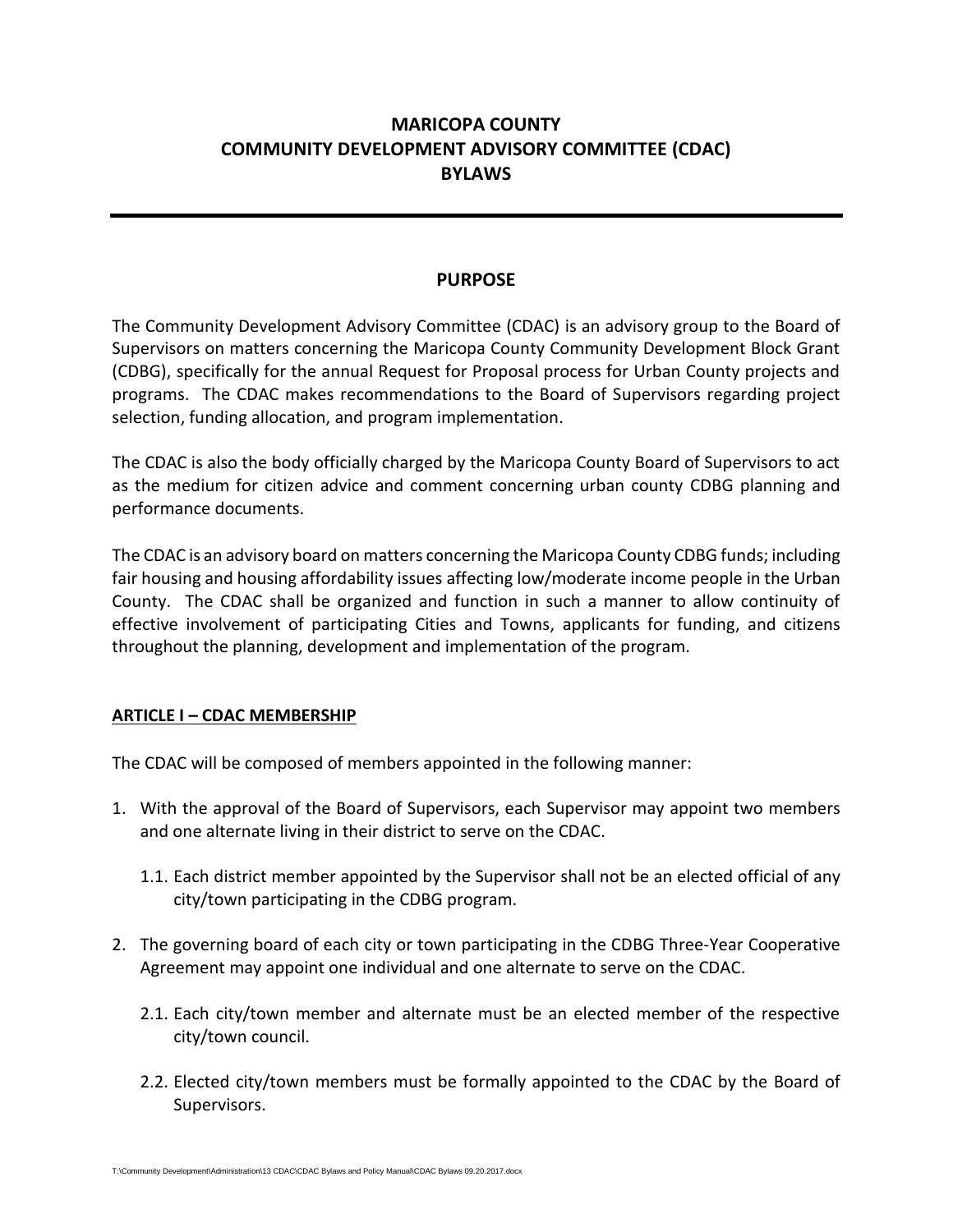- 3. CDAC appointments must be made by July for the year. CDAC appointments will be for two full fiscal years; to begin on July 1, ending on June 30. The initial year of the two year term limits will be staggered in the following manner:
	- 3.1. Representatives for city/town names that begin with the letters A through G and for Districts 1 and 2 shall have terms that end in even numbered years.
	- 3.2. Representatives for city/town names that begin with the letters H through Z and for Districts 3, 4, and 5 shall have terms that end in odd numbered years.
- 4. A member can be removed from the CDAC under the following circumstances:
	- 4.1. The member is no longer eligible
	- 4.2. The member voluntarily steps down from the CDAC
	- 4.3. A member representing a city/town is removed by the city/town's appointing body
	- 4.4. The member is removed by the CDAC at the request of two thirds (2/3) of the seated members
	- 4.5. The member is removed by the Board of Supervisors

#### **ARTICLE II – CDAC MEETINGS**

- 1. Regular meetings of the CDAC will be held as scheduled on the second Wednesday of each month. Meetings may be cancelled, with at least 48 hours notice, if there are no required action items on the agenda.
- 2. Special meetings of the CDAC may be held at the request of the CDAC Chair or by consent of the majority. All members will be notified at least 48 hours before the time set for a special meeting.
- 3. Public hearings will be held by the CDAC as necessary to meet CDBG grant requirements.
- 4. All meetings and public hearings of the CDAC will be open to the public.
- 5. Written minutes will be kept of all public meetings and will be public record.
- 6. A quorum of the CDAC shall consist of a simple majority of members who are appointed to the Committee. A quorum is necessary for the transaction of any business. CDAC members may attend telephonically, provided that the public is properly notified.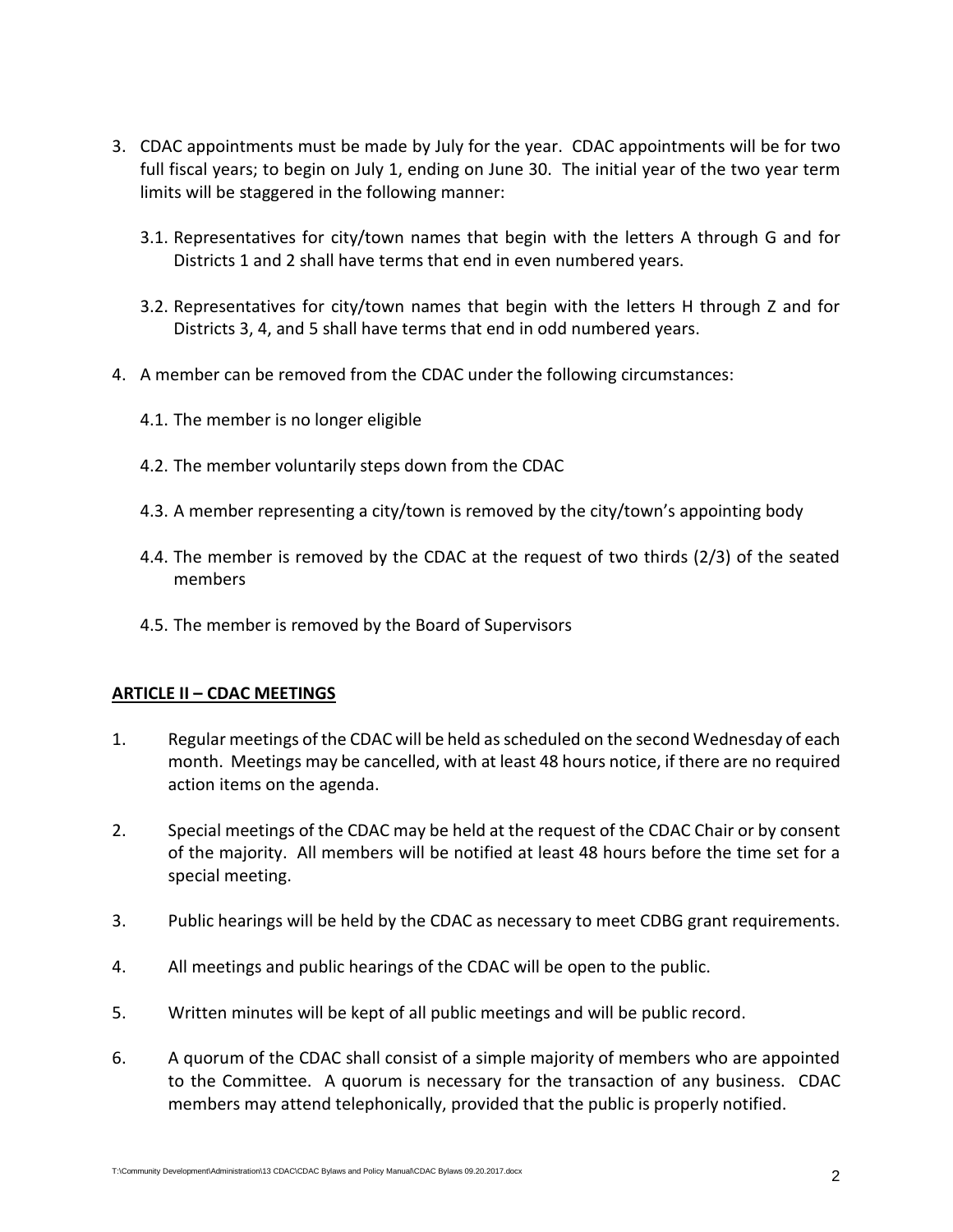- 7. All votes taken by the CDAC shall be by voice vote or by roll call and made part of the minutes. CDAC meetings shall be recorded, with the recordings made available in compliance with open meeting law requirements.
- 8. Where these bylaws and other applicable law do not afford an adequate procedure in the conduct of a meeting, the CDAC Chair may refer to Robert's Rules of Order as a guide.
- 9. Members of the public will be allowed to speak when invited to speak by the Chair during meetings, at public hearings and during the open call to the public at each meeting.

#### **ARTICLE III – CDAC OFFICERS**

- 1. The Chair and Vice-Chair of the CDAC shall be elected annually by the members of the CDAC, to begin on July 1, and end on June 30. The Chair and Vice-Chair shall not represent the same city/town or the same district.
	- 1.1. If the position of Chair is permanently vacated for any reason during their term of office, the Vice Chair will assume all duties of the Chair, and a new Vice Chair will be appointed by the CDAC. All Chair and Vice Chair positions filled during the original term of office shall serve through the end of the original term.
	- 1.2. Any vacancy in the office of the Chair or Vice-Chair of the CDAC may be filled by the members of the Committee at any regular meeting or special meeting called for such purpose after such vacancy has occurred.
	- 1.3. Any Officer may be removed from office for cause and a vote of at least two-thirds (2/3) of the current members of the CDAC.
- 2. The Chair will have the following duties:
	- 2.1. Preside at meetings of the CDAC.
	- 2.2. Appoint all subcommittees.
	- 2.3. Provide general supervision over the conduct of the affairs of the Committee.
	- 2.4. Participate in the voting process, and may participate in discussion of any matters.
	- 2.5. Rule on all procedural questions.
	- 2.6. Call for a motion and vote upon all matters being considered by the CDAC, but only after all interested parties and all Committee members have had a reasonable opportunity to be heard.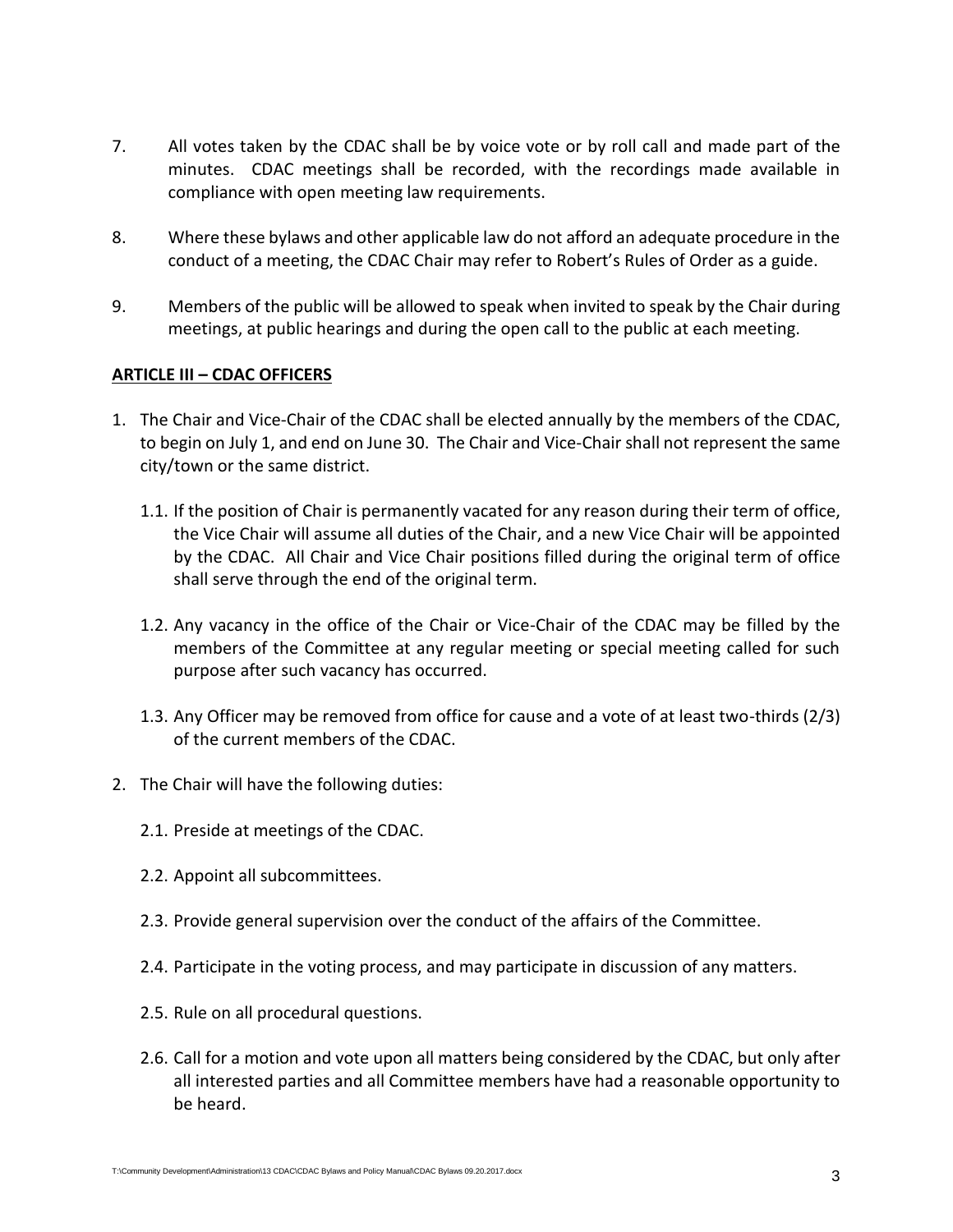- 2.7. Limit the time each person is permitted to speak at public meetings or public hearings, provided that such procedure shall nonetheless result in a full presentation on all relevant issues.
	- 2.7.1. The ruling of the Chair will be subject to reversal by a majority of the CDAC members present.
- 3. The Vice-Chair shall perform the duties of the Chair during the absence or inability of the Chair.
- 4. In the event that both the Chair and Vice-Chair are absent, then the members present shall choose a member to be Chair pro-tem for the meeting.

#### **ARTICLE IV – CDAC SUBCOMMITTEES**

- 1. The Chair will, with the approval of a majority of the CDAC, appoint such subcommittees as may be deemed necessary.
- 2. Each subcommittee will appoint one member to serve as the subcommittee Chair. The Chair and/or Vice-Chair of the CDAC may serve as ex-officio members of all subcommittees.
- 3. Reports, recommendations and minutes of all meetings of each subcommittee shall be made in writing and the original copy thereof shall be filed and become a part of the records of the Committee.

#### **ARTICLE V – CDAC DUTIES AND RESPONSIBILITIES**

- 1. The CDAC will review and provide comment on the U. S. Department of Housing and Urban Development (HUD) required Citizen Participation Plan, and in overseeing the implementation of the plan in cooperation with Maricopa County Human Services Department.
- 2. The CDAC will evaluate applications for CDBG funding and related documents, and will provide recommendations to the Board of Supervisors on actions to be taken regarding these applications. CDAC members representing an Urban County city or town shall abstain from scoring or otherwise evaluating all applications that are submitted by or a partnership with the city or town they represent
- 3. The CDAC will create a CDBG contingency fund at the start of each program year in an amount equal to 5% of the County's annual CDBG funding allocation. The contingency acts as a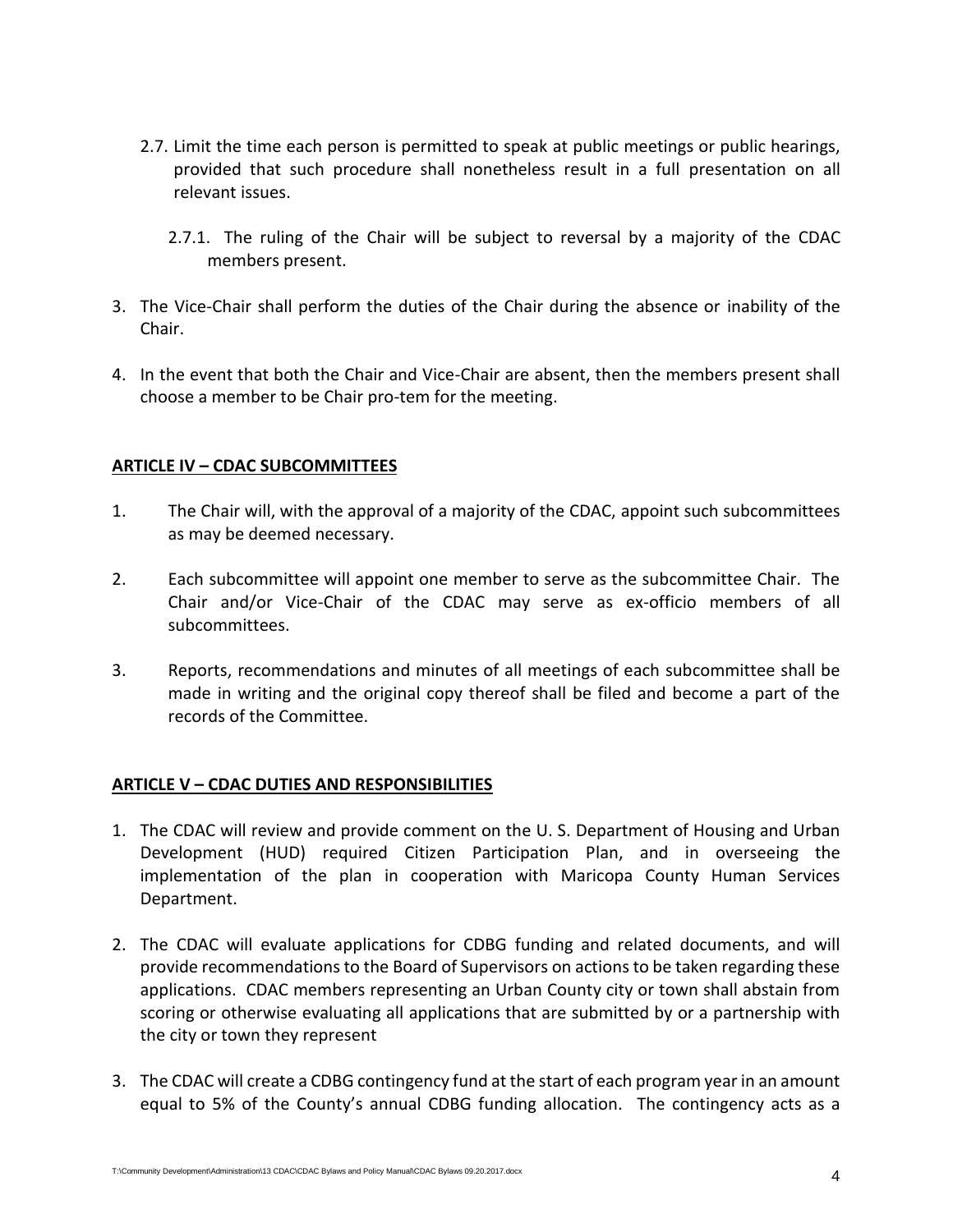reserve for construction projects with unforeseen change orders or cost increases and is limited to amounts described in Article V, Section 7 (c) and Article VI, Section 6 (c).

- 4. The CDAC will review and provide recommendations on the Urban County sections of the Consolidated Plan and Annual Action Plan development process.
- 5. The CDAC will advise the Board of Supervisors on policy decisions regarding CDBG-funded projects and programs.
- 6. The CDAC will participate in assessing all aspects of the Urban County's CDBG performance; including the performance of the Urban County's subrecipients and contractors.
- 7. The CDAC may approve the following changes to existing CDBG funded contracts without approval from the Board of Supervisors:
	- 7.1.1. Changes in the scope of work, provided the overall scope of work for the project is unchanged.
	- 7.1.2. Changes in the project implementation schedule including extensions in the completion deadline up to but not to exceed the contract end date.
	- 7.1.3. Requests for additional funding up to 20% of the original contract amount. All requests for additional funding are limited to 30% of the current contingency fund balance.

#### **ARTICLE VI. STAFFING AND SUPPORT**

- 1. Necessary staffing and support of the CDAC shall be provided by the Maricopa County Board of Supervisors through the Maricopa County Human Services Department (HSD).
- 2. HSD staff shall support the activities of the CDAC, which shall be responsible for preparing and distributing agendas for all public meetings, maintaining an official membership list, attendance records, a record of all actions of the CDAC, minutes of all public meetings, and other documents of the CDAC and its committees.
- 3. HSD staff is authorized to implement the following changes to existing CDBG funded contracts without approval from the CDAC or the Board of Supervisors:
	- 3.1. Minor changes in the scope of work, provided the overall scope of work for the project is unchanged
	- 3.2. Changes in the project implementation schedule up including extensions in the completion deadline up to 90 days.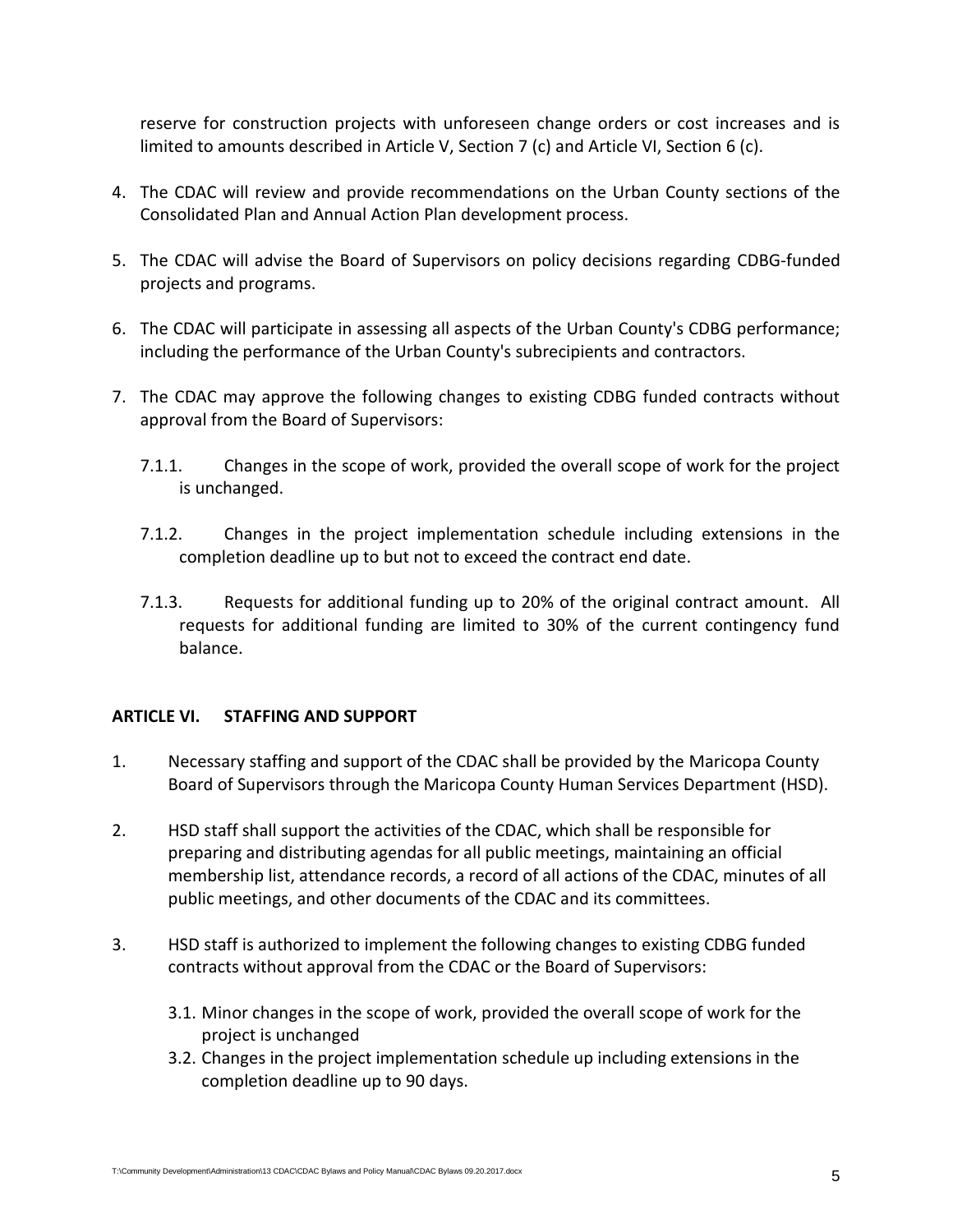3.3. Requests for additional funding up to \$10,000. All requests for additional funding are limited to 30% of the current contingency fund balance.

### **ARTICLE VI - AMENDMENTS OF BYLAWS AND RULES OF PROCEDURE**

1. Proposed revisions to the foregoing Bylaws and Rules of Procedures, or any part thereof, may be presented for action at any meeting of the Committee after not less than ten (10) day notice has been given to all members of the Committee. All amendments recommended for approval by a majority of the CDAC members shall be presented to the Board of Supervisors for final approval.

## **ARTICLE VII - CONFLICT OF INTEREST**

1. At all times, the CDAC members will comply with Arizona law (A.R.S. §38-503) and HUD regulations (24 CFR 570.611) regarding conflict of interest. No member of CDAC may use their position on the Committee for a purpose that is, or gives the appearance of being, motivated by a desire for private gain for themselves or specific others, particularly those with whom they have family, business or other ties. In any instance where a conflict might arise because of the potential for financial gain, the member must disclose the potential conflict, and the County will follow the federal regulations in securing a decision from HUD on the potential conflict. Any member who feels that personal reasons may unduly prejudice their decision shall disqualify themselves without reason or suggestions of their interest and take no part in discussion or voting on this matter. CDAC members shall sign an annual Conflict of Interest declaration.

#### **CDAC Bylaws: Approval and Amendments**

Adopted by the Community Development Advisory Committee on January 3, 1979 Recorded with the Clerk of the Board on January 31, 1979 Amended by Community Development Advisory Committee on December 15, 1982 Amended by Community Development Advisory Committee on May 21, 1986 Amended by Community Development Advisory Committee on October 18, 1989 Recorded with the Clerk of the Board on December 5, 1989 Amended by Community Development Advisory Committee on November 15, 1990 Recorded with the Clerk of the Board on November 29, 1990 Amended by Community Development Advisory Committee on June 9, 1993 Recorded with the Clerk of the Board on December 15, 1993 Amended by Community Development Advisory Committee on November 12, 1997 Recorded with the Clerk of the Board on November 22, 1997 Amended by the Community Development Advisory Committee on October 8, 2003 Approved by the BOS November 19, 2003 Recorded by the Clerk of the Board on November 19, 2003